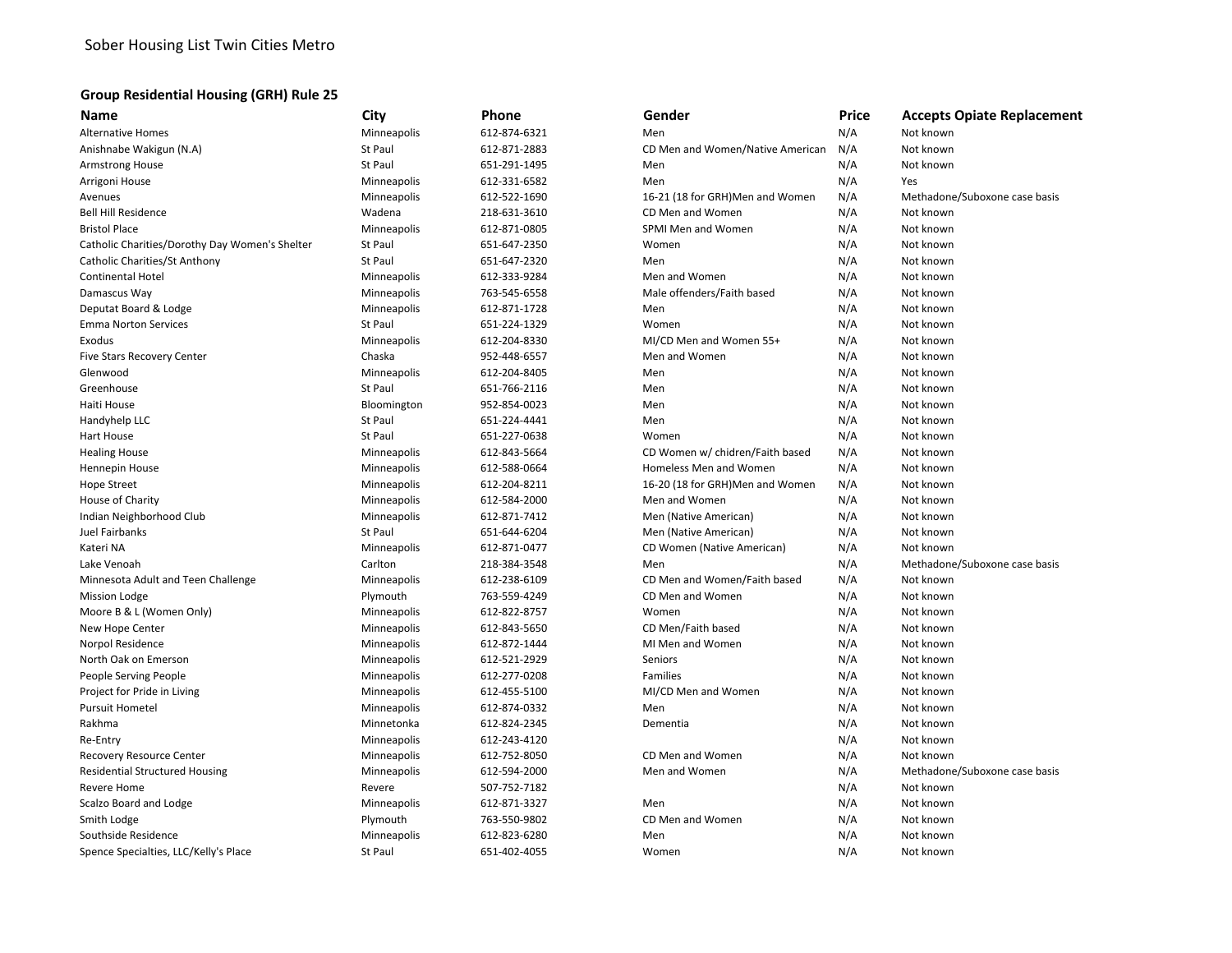# Sober Housing List Twin Cities Metro

| St Christopher Place                 | St Paul            | 651-647-2370 | Men and Women    | N/A | Not known |
|--------------------------------------|--------------------|--------------|------------------|-----|-----------|
| <b>Transitional Housing for Vets</b> | <b>Minneapolis</b> | 612-726-1327 |                  | N/A | Not known |
| Transitions                          | St Paul            | 651-295-1231 | Men              | N/A | Not known |
| Wayside House                        | <b>Minneapolis</b> | 952-542-9322 | Women (Families) | N/A | Not known |
| <b>Whittier Place</b>                | <b>Minneapolis</b> | 612-872-1926 | MI Men and Women | N/A | Not known |

# **Independent (self pay) Recovery Housing**

| <b>Name</b>                       | City                                 | Phone                                     | Gender                              | Price                  | <b>Accepts Opiate Replacement</b>    |
|-----------------------------------|--------------------------------------|-------------------------------------------|-------------------------------------|------------------------|--------------------------------------|
| <b>Alliance Apartments</b>        | Minneapolis                          | 612-630-3600                              | Men and Women (Handicap Accessible) | Varies                 | Not known                            |
| Anthony House                     | Maplewood                            | 651-334-2395                              | Men (Handicap Accessible)           | \$600-\$650            | Methadone/Suboxone                   |
| <b>Ascension Place</b>            | Minneapolis                          | 612-588-0861                              | Women                               | Call                   | Not known                            |
| <b>Bright Spot</b>                | Minneapolis                          | 612-695-8811                              | Women                               | \$525-\$550            | No                                   |
| <b>Buffalo House</b>              | St Paul                              | 651-209-0780                              | Men                                 | Call                   | Not known                            |
| <b>Central Avenue Apartments</b>  | Minneapolis                          | 612-874-8789                              | Women (Handicap Accessible)         | Varies                 | Not known                            |
| Christ Recovery Center - CRC      | <b>St Paul</b>                       | 651-292-1721                              | Men                                 | Call                   | Not known                            |
| <b>Come Staright Home</b>         | <b>St Paul</b>                       | 651-399-5181                              | Women                               | \$550-\$1050 Not known |                                      |
| Como Area Sober Living            | St Paul                              | 651-270-5239                              | Men and Women                       | \$525                  | No                                   |
| Como Lake House                   | St Paul                              | 407-415-7501                              | Women                               | \$695-\$795            | Yes                                  |
| Crossroads                        | Minneapolis                          | 612-374-0504                              | Men and Women                       | \$710                  | Not known                            |
| Day by Day Living                 | <b>Brooklyn Park</b>                 | 612-807-7672                              | Women                               | \$550                  | No                                   |
| Exodus                            | Minneapolis                          | 612-204-8330                              | Men and Women/55+                   | Call                   | Not known                            |
| <b>Five Stars Recovery Center</b> | Chaska                               | 952-448-6557                              | Men and Women                       | Call                   | Not known                            |
| Green House-Carriage House        | St Paul                              | 651-776-2116                              | Men and Women                       | \$350-\$450            | Not known                            |
| Hope Harbor (Salvation Army)      | Minneapolis                          | 612-659-0705                              | Men and Women                       | Varies                 | Not known                            |
| House of Grace                    | North Minneapolis                    | 651-442-6364                              | Women                               | \$600                  | Yes                                  |
| Landing Point                     | Minneapolis                          | 612-388-9882                              | Women                               | \$500                  | Not known                            |
| Life Rebuilders(Isaiah House)     | Minneapolis                          | 612-825-6871                              | Men                                 | \$275                  | Not known                            |
| <b>Optimist Crew Sober Living</b> | St Paul                              | 651-354-2853                              | Men                                 | \$500                  | Not known                            |
| Oxford House                      | St Paul                              | 612-228-3012                              |                                     | Call                   | Not known                            |
| <b>Pleasant House</b>             | Minneapolis                          | 612-799-3989                              |                                     | Call                   | Not known                            |
| Portland and Jordan House         | Minneapolis                          | 612-275-8125                              | <b>LGBT</b>                         | \$500                  | Methadone/Suboxone case basis        |
| Progress Valley - Men             | Minneapolis & Richfield 952-956-3111 |                                           | Men                                 | \$450                  | Suboxone                             |
| Progress Valley - Women           | Bloomington                          | 952-956-3112                              | Women                               | \$450                  | Suboxone                             |
| Recovery in Action Sober Home     | Minneapolis                          | 612-879-5080                              | <b>LGBT</b>                         | \$500-\$550            | Not known                            |
| Recovery Resource Center          | Minneapolis                          | 612-752-8050                              | Men and Women                       | Varies                 | Not known                            |
| <b>Redemption House</b>           | Minnetrista                          | 651-270-2358                              | Men                                 | Call                   | Not known                            |
| Rejuvenate Homes                  | St. Paul                             | 763-482-2344                              | Men                                 | \$850                  | Call                                 |
| Second Step Supportive Housing    | <b>St Paul</b>                       | 651-343-9352                              | Men                                 | \$560                  | <b>No</b>                            |
| <b>Serenity House</b>             | <b>St Paul</b>                       | 651-245-5157                              |                                     | Call                   | Not known                            |
| <b>Serenity Village</b>           | <b>NW Suburbs</b>                    | 763-355-5421                              | Men and Women                       | \$500                  | No                                   |
| Snelling and Liati Houses         | St Paul                              | 651-343-0920                              | Men                                 | \$375-\$450            | No                                   |
| Sober Farm                        | Stewart                              | 763-238-1234                              | Call for programming                | \$1,200                | Methadone/Suboxone case basis        |
| Sober Homes                       | <b>St Paul</b>                       | 651-772-1626                              |                                     | Call                   | Not known                            |
| South Shore Serenity              | Forest Lake                          | 651-253-2261                              | Women                               | \$550                  | <b>No</b>                            |
| St Paul Sober Living              | St Paul                              | 651-636-7775                              | Men and Women                       | Call                   | Not known                            |
| St. Paul Spirit House             | St. Paul                             | 612-991-1999                              | Men                                 | \$600                  | Not known                            |
| Step Inn                          | Anoka                                | 763-422-0535                              | Men                                 | Call                   | No                                   |
| <b>Stepping Stones</b>            | St. Paul                             | M651-246-2853 W608-225-4265 Men and Women |                                     | \$575-\$600            | Core 12 Program--contact for details |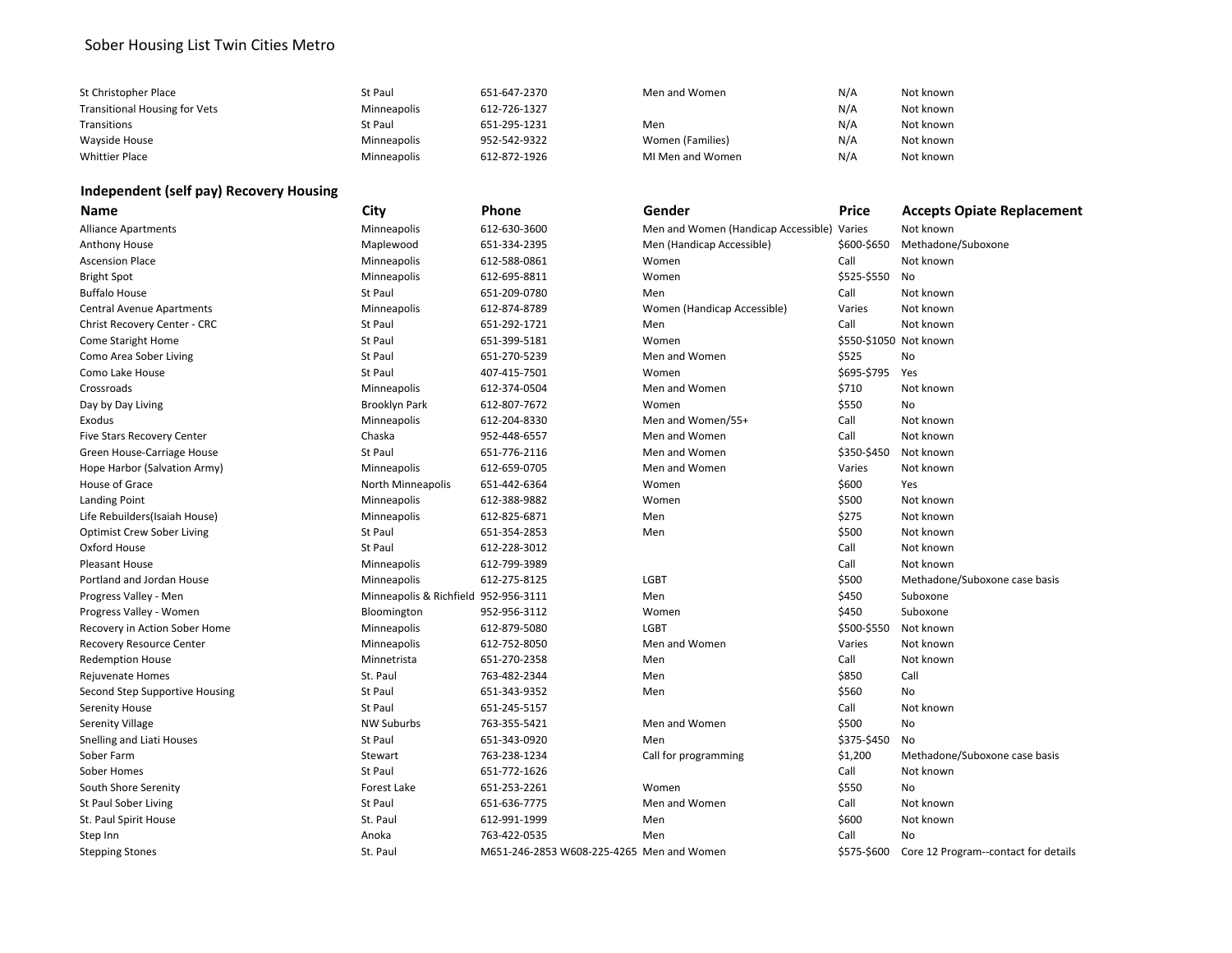## Sober Housing List Twin Cities Metro

| The Hatch Place              | St Paul              | 651-399-3431 | Men                       | \$600       | No            |
|------------------------------|----------------------|--------------|---------------------------|-------------|---------------|
| The Indian Neighborhood Club | Minneapolis          | 612-871-7412 | Men (Native American)     | Call        | Not known     |
| The Recovery Home            | St. Paul             | 651-417-1433 | Men                       | \$550       | Not known     |
| The Retreat Houses           | St Paul              | 866-928-3434 | Men and Women             | \$550-\$600 | No            |
| <b>Transition Homes</b>      | St. Paul             | 651-493-6658 | Men and Women             | \$750       | Suboxone only |
| <b>Trinity Sober Homes</b>   | St Paul              | 612-867-8087 | Men                       | \$750       | No            |
| University House             | Minneapolis          | 612-203-3455 | Men                       | \$695       | Not known     |
| Veteran's Administration     | Minneapolis          | 612-726-9375 |                           | Call        | Not known     |
| <b>Welcome Homes</b>         | <b>TC Metro Area</b> | 651-330-7300 | Men and Women             | Call        | Not known     |
| West Side Sober Living       | Minnetonka           | 612-209-3060 | Men (Handicap Accessible) | \$620-\$660 | No            |

| 1en                       | 5600       |
|---------------------------|------------|
| 1en (Native American)     | Call       |
| 1en                       | \$550      |
| len and Women             | \$550-\$60 |
| len and Women             | \$750      |
| 1en                       | \$750      |
| 1en                       | \$695      |
|                           | Call       |
| len and Women             | Call       |
| len (Handicap Accessible) | \$620-\$66 |
|                           |            |

#### **Short-term/Transitional Housing**

| <b>Name</b>                                 | Citv        | <b>Phone</b> | Gender                | <b>Price</b> | <b>Accepts Opiate Replacement</b> |
|---------------------------------------------|-------------|--------------|-----------------------|--------------|-----------------------------------|
| Ascension Place (Women)                     | Minneapolis | 612-588-0861 | Women                 | Call         | Not known                         |
| <b>Emma Norton Services</b>                 | St Paul     | 651-224-1329 | Women                 | Call         | Not known                         |
| Hennepin County Human Services Housing      | Minneapolis | 612-348-4111 | N/A                   | Call         | Not known                         |
| Juel Fairbanks Chemical Dep. Services       | St Paul     | 651-644-6204 | Men (Native American) | Call         | Not known                         |
| Mary Hall-Transitional Housing              | St Paul     | 651-647-2379 | Men and Women         | Call         | Not known                         |
| <b>Model Cities</b>                         | St Paul     | 651-632-8350 | Men and Women         | Call         | Not known                         |
| <b>Ramsey County Human Services Housing</b> | St Paul     | 651-266-4444 | N/A                   | Call         | Not known                         |

#### **Ex-Offender Housing**

| <b>Name</b>                     | City                 | <b>Phone</b> | Gender        | <b>Price</b> | <b>Accepts Opiate Replacement</b> |
|---------------------------------|----------------------|--------------|---------------|--------------|-----------------------------------|
| 180 Degrees                     | Minneapolis          | 612-813-5000 | Men           | Call         | Not known                         |
| Damascus Way                    | Minneapolis          | 763-545-6558 | Men           | Call         | Not known                         |
| Life Rebuilders (Genesis House) | Minneapolis          | 612-825-6871 | Men           | Call         | Not known                         |
| Welcome Homes                   | <b>TC Metro Area</b> | 651-330-7300 | Men and Women | Call         | Not known                         |
|                                 |                      |              |               |              |                                   |

#### **Work Program**

**Name City City Phone Gender Price Accepts Opiate Replacement** ARC Program-Salvation Army **Minneapolis** 612-332-5855 ARC Program-Salvation Army Not known

#### **Temporary Shelter**

| <b>Name</b>           | City        | <b>Phone</b> | Gender        | <b>Price</b> | <b>Accepts Opiate Replacement</b> |
|-----------------------|-------------|--------------|---------------|--------------|-----------------------------------|
| Metro Shelter Hotline | Metro       | 888-234-1329 | Men and Women | N/A          | N/A                               |
| People Serving People | Minneapolis | 651-291-0211 | Family        | N/A          | Not known                         |
| Harbor Lights         | Minneapolis | 612-767-3100 | Men and Women | N/A          | Not known                         |
| Our Saviors           | Minneapolis | 612-872-4193 | Men and Women | N/A          | Not known                         |
| Simpson               | Minneapolis | 612-874-8683 |               | N/A          | Not known                         |
| St Annie's (Women)    | Minneapolis | 612-521-2128 | Women         | N/A          | Not known                         |
| St Stephens           | Minneapolis | 612-874-9292 | Men           | N/A          | Not known                         |

## **Affordable Housing**